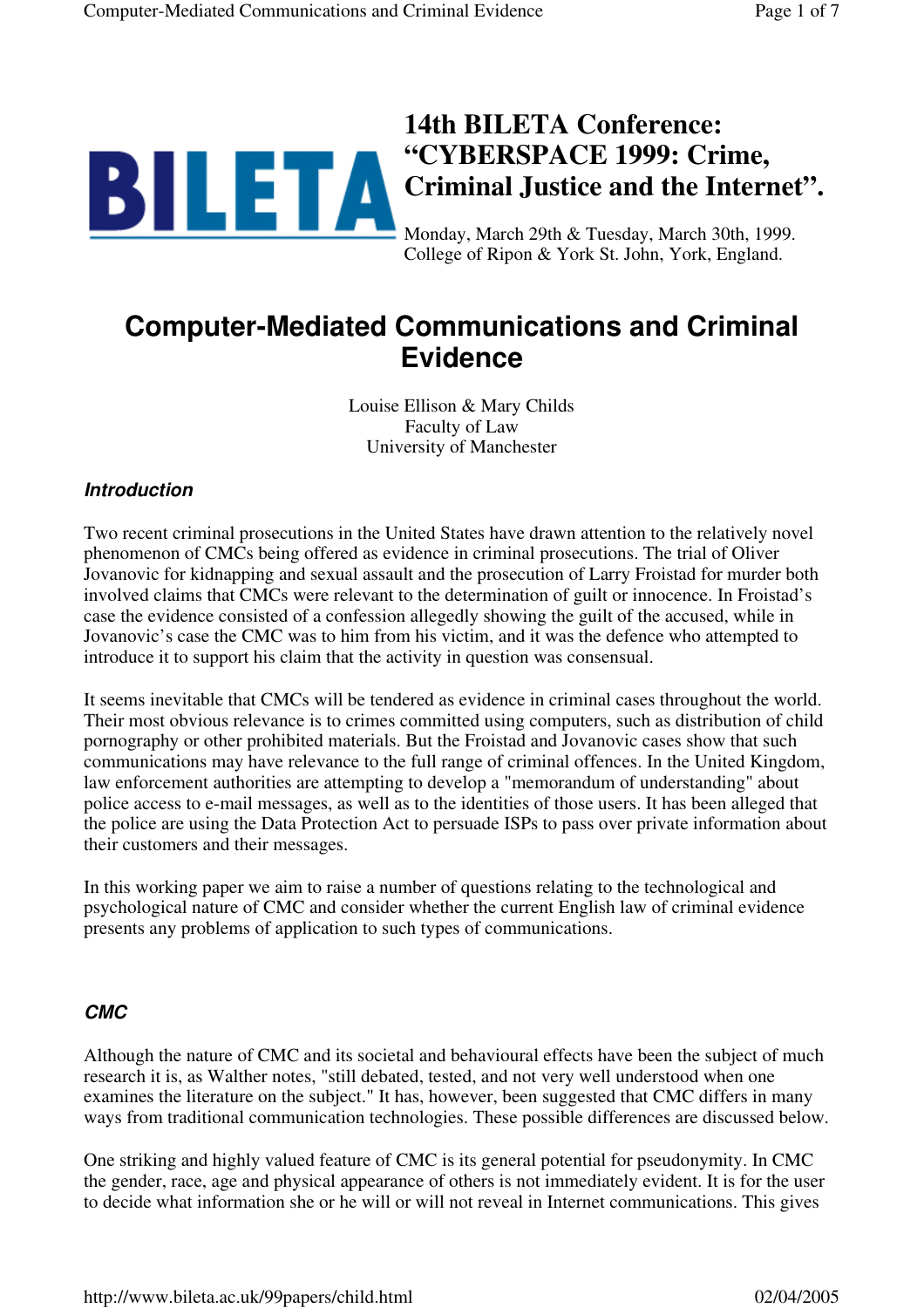users greater control over self-representation. Researchers of human behaviour on CMC systems observe that identity manipulation is commonplace in CMC as a result. Users often create alternative personae for their on-line interactions with others that bare little resemblance to their real life identities. It is reported that gender-switching is, for example, commonplace on the Internet especially in chatrooms where the majority of female-presenting participants may, in fact, be men. Howard Rheingold, a popular theorist on community in cyberspace, notes:

> "The grammar of CMC media involves a syntax of identity play: new identities, false identities, multiple identities, exploratory identities, are available in different manifestations of the medium."

Identity deception appears to be generally accepted as an inescapable feature of CMC. Some have highlighted the positive sides of selective self-representation; the opportunity it gives users to play with social roles and conventions. Others have focused on the negative aspects; how it is abused by confidence tricksters and con men.

CMC is also said to differ from other forms of communication in that CMC users tend to be less inhibited in their interactions with others. It is commonly asserted that people will write, or more accurately type, things in electronic communications that they would not ordinarily say or write in "real life". CMC users will make frank and candid revelations, it is claimed, to relative strangers online. This is often attributed to the enhanced anonymity of CMC. Anonymity is said to promote disinhibition among users. Frequently, this aspect of CMC is portrayed in a negative light. Anonymous CMC, it is claimed, encourages increased hostility and aggression. On-line behaviour such as "flaming" is offered as evidence that people can be more insulting in CMC. However, others claim that the safety of anonymity encourages an intimacy between CMC participants and creates an environment in which people are more willing to discuss sensitive and difficult issues and in which meaningful relationships are formed.

Disinhibition among CMC users has also been attributed to a lack of regulating feedback in electronic communications. There is no body language, no change in tone of voice or facial expression in CMC. There are only letters, numbers and symbols. Reid claims that this lack of social context cues obscures the boundaries that would generally separate acceptable and unacceptable forms of behaviour.

> "Protected by the anonymity of the computer medium, and with few social cues to indicate 'proper' ways to behave, users are able to express and experiment with aspects of their personality that social inhibition would generally encourage them to suppress."

According to Reid, this can lead to extremes of behaviour on-line. Users in IRC will express love, hate, anger and intimacy and engage in relationships that would in other circumstances be deemed unacceptable in relating to strangers. Reid notes that in IRC users "feel free to act out their fantasies, to challenge the social norms, and exercise aspects of their personality that would under normal interactive circumstances be inhibited." This extends to sexual behaviour on-line. There are many sexually orientated chatrooms on IRC where users engage in open, frank and sexually explicit exchanges.

> "Norms of etiquette are obscured by the lack of social cues, and the safety given by anonymity and distance allow users to ignore otherwise strict codes regarding sexual behaviour."

It is also suggested that people attach less significance and weight to their electronic correspondence. Electronic messages are regarded as casual and transitory and are less reflective as a result. This is in part due to the fact that people assume that their one-to-one messages are private and will be seen only by the recipient; they are, as a result, lulled into a false sense of security. A user may include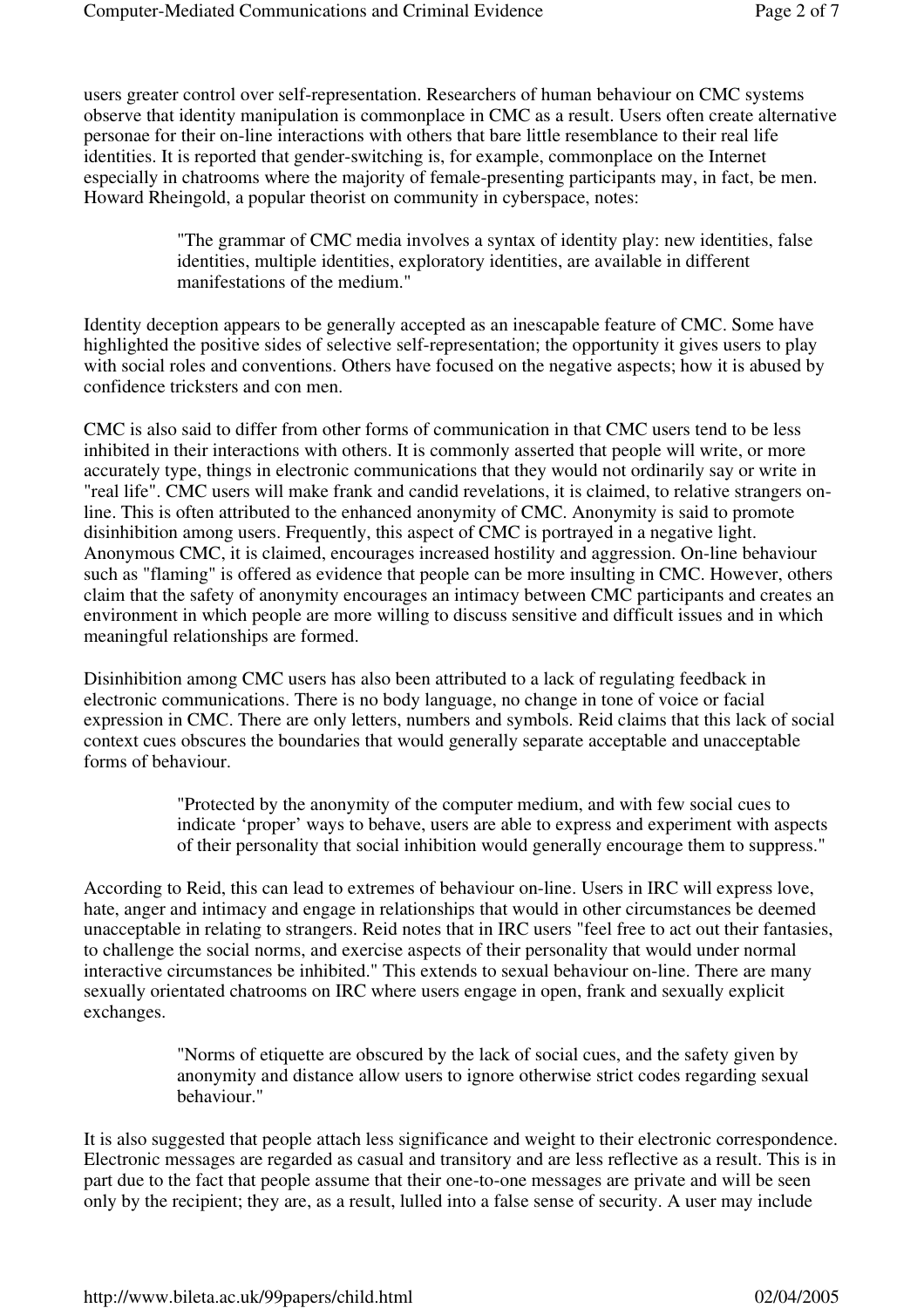extremely personal information in an e-mail believing it to be the equivalent of sending a letter when, in fact, e-mail messages may be more accurately compared to a postcard in terms of privacy. In addition, people are also often unaware that most e-mail systems can create a complete record of a communication. As well as the text of a message, information regarding the transmission and receipt of the message will also be stored. This may include the names of the sender and recipient(s), the date and time that messages were sent and received, and an acknowledgement that the e-mail was retrieved. Many people also wrongly assume that once a file or e-mail message is deleted it is gone. In fact, e-mail messages and deleted files may remain hidden in a computer's storage areas long after they have been erased from the screen. Some computer applications create back-up files in unlikely places to reduce the chance of data being inadvertently erased. With the help of a relatively simple undelete programme deleted files may be easily recovered

#### **Oliver Jovanovic**

In April 1998, Oliver Jovanovic, a thirty-year-old student at Columbia University, was convicted of the kidnapping and sexual assault of a woman he met in an Internet chatroom. Jovanovic, who used the pseudonym Oliver Gray on-line, and the victim, 22-year-old philosophy student, corresponded in chat rooms and by electronic mail for several months. The two arranged to meet for dinner and afterwards the young woman agreed to accompany Jovanovic to his apartment. It was here that the woman alleged that she was subjected to a 20-hour ordeal during which Jovanovic tied her up, threatened to kill her, burned her with candle wax and beat her with a baton. The electronic communications that the two had exchanged before and after the alleged attack were to become the focus of the trial. In these messages both Jovanovic and the woman discussed a range of subjects including violent films, sado-masochism and the occult. A central argument in the case was whether the electronic mail messages should be presented to the jury in their entirety. The defence argued that they should be presented in full while the prosecution argued that a number of the e-mails should be excluded under New York's rape shield laws. The Manhattan Supreme Court ruled in favour of the prosecution. The defence had argued that the excluded messages revealed the victim's interest in sado-masochism and supported the defence's claim that what took place was consensual. Jovanovic was sentenced to 15 years to life imprisonment. The defence plan to appeal.

#### **Larry Froistad**

In March 1998, Larry Froistad, a computer programmer from San Diego, posted an Internet message to members of Moderation Management, a self-help group dealing with alcohol problems, in which he confessed to killing his daughter by setting fire to their home. At the time the fire had been ruled an accident. Three members of the support group faxed printouts of the confession to the police and Froistad was arrested and charged with murder. In the confession Froistad stated:

> "I got wickedly drunk, set our house on fire, went to bed, listened to her scream twice, climbed out of the window and set about putting on a show of shock, surprise and grief to remove culpability from myself."

Froistad initially claimed that the confession was an expression of grief and guilt and untrue. In an email sent two days after his on-line confession Froistad wrote:

"I'm so confused, I keep remembering what must be dreams as reality."

Froistad has since pleaded guilty to murder; he was sentenced to 30 years imprisonment and an additional 10 years for child pornography offences, with no chance of parole for 25 years..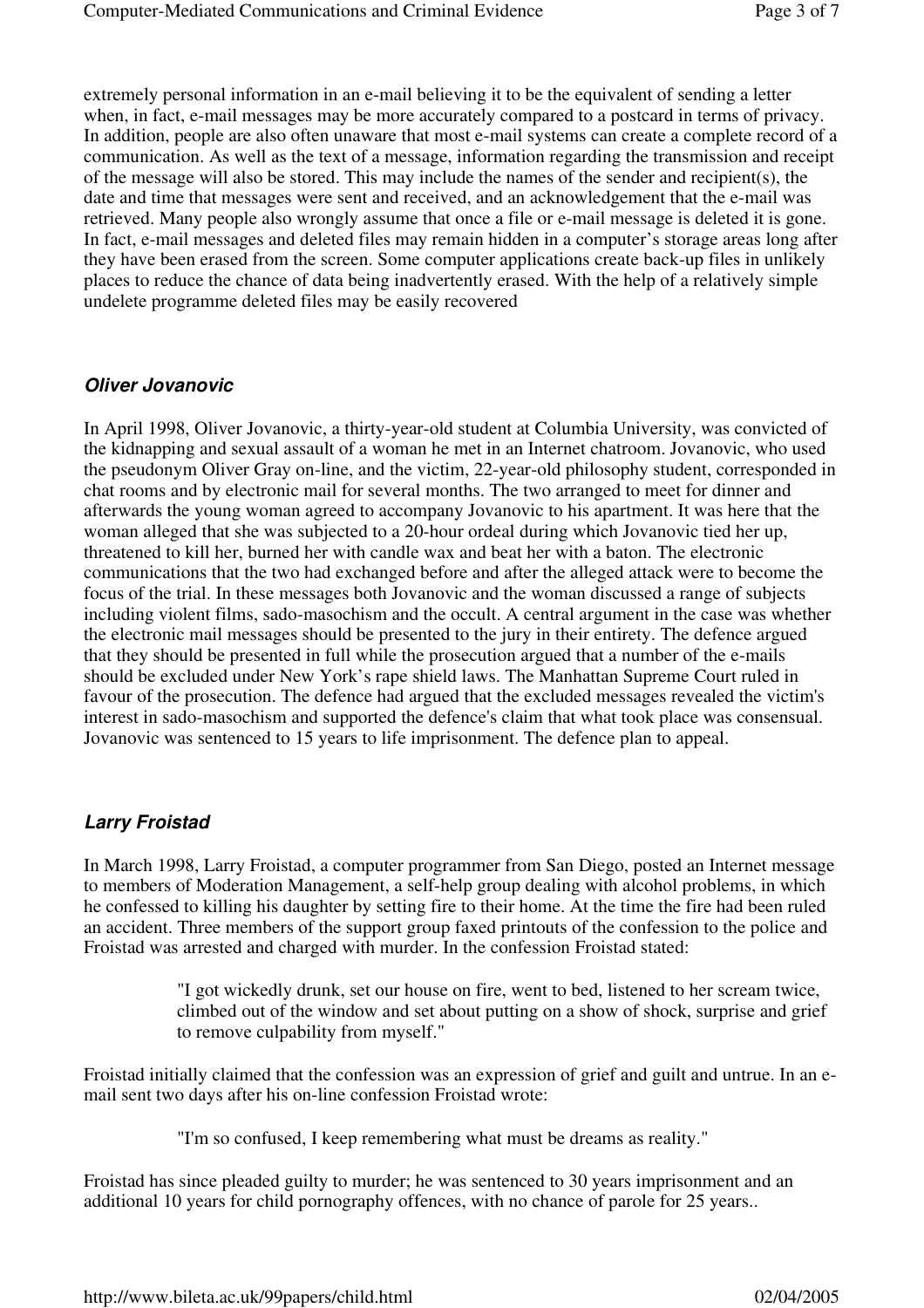#### **Evidence - General Principles**

Where emails or other forms of CMC are adduced as evidence of facts stated in them, they must fall within a statutory or common-law exception to the rule against hearsay. How would these rules have applied to the Froistad and Jovanovic cases were they tried under English law?

#### **Confessions**

Froistad's statement is a confession. One of the most important exceptions to the hearsay rule is that allowing the admission of confession evidence. The traditional justification for admission of confessions lies partly in the belief that they are more likely to be reliable than other hearsay statements, as nobody would confess to a crime without good reason. The maker of the statement would know that it was against his or her interest to utter the incriminating words, and would not do so lightly. History has taught that people will confess for many reasons, but this notion of enhanced reliability still underpins this exception to the hearsay rule. Could it be argued that this rationale has even less validity with respect to CMC confessions than with respect to confessions made face-toface? If Larry Froistad typed his confession believing that the message could not be traced back to him or if the faceless, seemingly private nature of CMC induced Froistad to make a confession that under different conditions he would never have made should this affect the admissibility of the confession?

PACE defines a confession as any statement wholly or partly adverse to the accused; for such a statement to be admitted it must pass the tests set out in s.76 of PACE. That section says the confession will be excluded if the prosecution does not disprove beyond reasonable doubt any claims that the confession was either obtained by oppression of the person who made it or "in consequence of anything said or done which was likely, in the circumstances existing at the time, to render unreliable any confession which might be made by [the defendant] in consequence thereof".

The judicial interpretation of "oppression" has been quite narrow, and it seems unlikely that its application to CMCs will present any serious issues. The "unreliability" head of exclusion, however, might be more problematic. If there are psychological differences between CMC and other forms of communication could defence counsel seek to rely upon these differences in their arguments about the potential unreliability of Internet confessions? For example, could it be argued that the anonymity and fantasy-friendly nature of cyberspace might increase the likelihood of any particular confession being unreliable?

Case law interpreting this ground of exclusion has established that the thing "said or done" which forms basis of the unreliability claim must be something external to the accused - thus a heroin addict was unable to argue that his confession should be excluded as unreliable because he made it while suffering withdrawal symptoms in order to obtain his release so he could seek drugs. The addiction and its unpleasant consequences were 'internal' and therefore could not support a claim for exclusion based upon the potential unreliability of the confession. There must be a causal link between the confession and something said or done by someone other than the accused. If the accused is more prone to make unreliable statements in CMC than in face-to-face communication, it is likely that this factor would be found not to constitute something external to the accused, so the causal nexus would be absent. This does not mean, however, that the mental state of the accused and the posited psychological peculiarities of CMC would be irrelevant to the question of unreliability. If there is something said or done which leads the accused to make a confession, then a wide range of other factors may be taken into account when assessing the risk of unreliability, due to the inclusion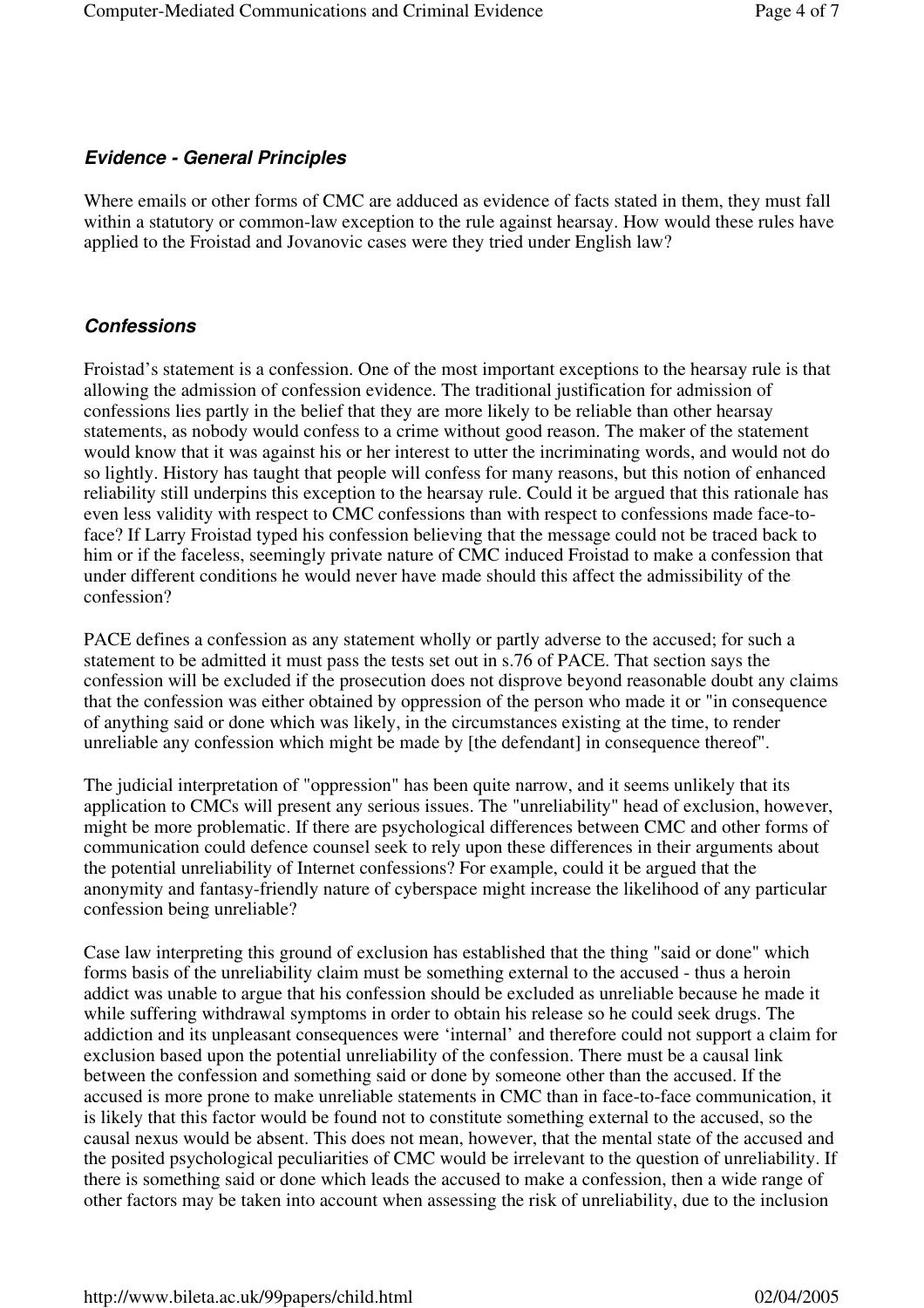in the section of the words "in the circumstances existing at the time". Those circumstances may well include the psychological state of the accused. Thus in a case like Froistad's defence counsel might argue that the comments or questions of others in his group induced Froistad to confess, but that the confession was potentially unreliable because of the nature of the forum, an argument they might seek to support by pointing to the number of group members who apparently felt the confession was untrue.

An example of the courts taking a broad approach to the range of surrounding circumstances is *McGovern*, in which the background circumstances relevant to the assessment of likely unreliability included the fact that the defendant was said to be of a peculiarly vulnerable disposition, was pregnant, and had been vomiting in her cell.

This approach was used to consider the emotional and psychological background in the trial level decision of *Hall (Keith).* Hall became besotted with an undercover policewoman, who secretly recorded their conversations. After some time without any admission of guilt by Hall, the officer responded to his marriage proposal by saying that she feared his wife might return. He responded by saying that he had killed his wife and disposed of the body. His confession was excluded as unreliable, because in the circumstances he would be under great pressure to appease the woman he loved.

#### **Exclusion if Improperly Obtained**

If the confession was not excluded under s.76, it might still be argued that the court should exclude it under s.78, on the grounds that "having regard to all the circumstances, including the circumstances in which the evidence was obtained, the admission of the evidence would have such an adverse effect upon the fairness of the proceedings that the court ought not to admit it". In *Sang*, it was held that unfairness would be found where the prejudicial effect of the evidence outweighed its probative value, or where it was obtained by improper or unfair means. In practice this discretion has been used principally to exclude evidence obtained as a result of some sort of police illegality or impropriety. It is possible, of course, that a CMC confession like Froistad's might be thought more prejudicial than probative and therefore excluded under s.78, but there is no reported case of exclusion on these grounds due to psychological factors absent some police wrongdoing. There seems little chance that s.78could be the basis of a successful application to exclude in a case like Froistad's unless the CMC was obtained in an unlawful or improper way. That might be the case if it had been obtained by some violation of the Data Protection Act or the Interception of Communications Act, but not where, as in Froistad's case, the relevant email was passed on to the police by one of its intended recipients. Of course, if a police officer had joined the email discussion group and actively induced Froistad to confess, the argument for exclusion under s.78 might be stronger.

The Home Office has been considering the question of how e-mails and other forms of CMC should be treated for the purposes of evidence gathering. It appears that one of the issues currently under review is whether e-mails should be subject to the same rules as ordinary mail when police wish to intercept it as part of an investigation. Police have already obtained search warrants authorising them to seize computer logs held by ISPs; an initiative proposed by the Association of Chief Police Officers would circumvent the need for such warrants. Under the proposed new scheme, ISPs would be sent electronic forms certifying that police needed the requested information for the prevention or detection of crime. These forms would be valid if signed by a senior police officer, and would permit the information obtained to be "used for any other investigation". ISPs claim that police have already been asking for information which might be illegal for ISPs to provide, such as lists of all clients living in a particular area. Police and government officials have also expressed a wish to have all outgoing e-mails recorded as a matter of routine, and to request that ISPs log all incoming emails for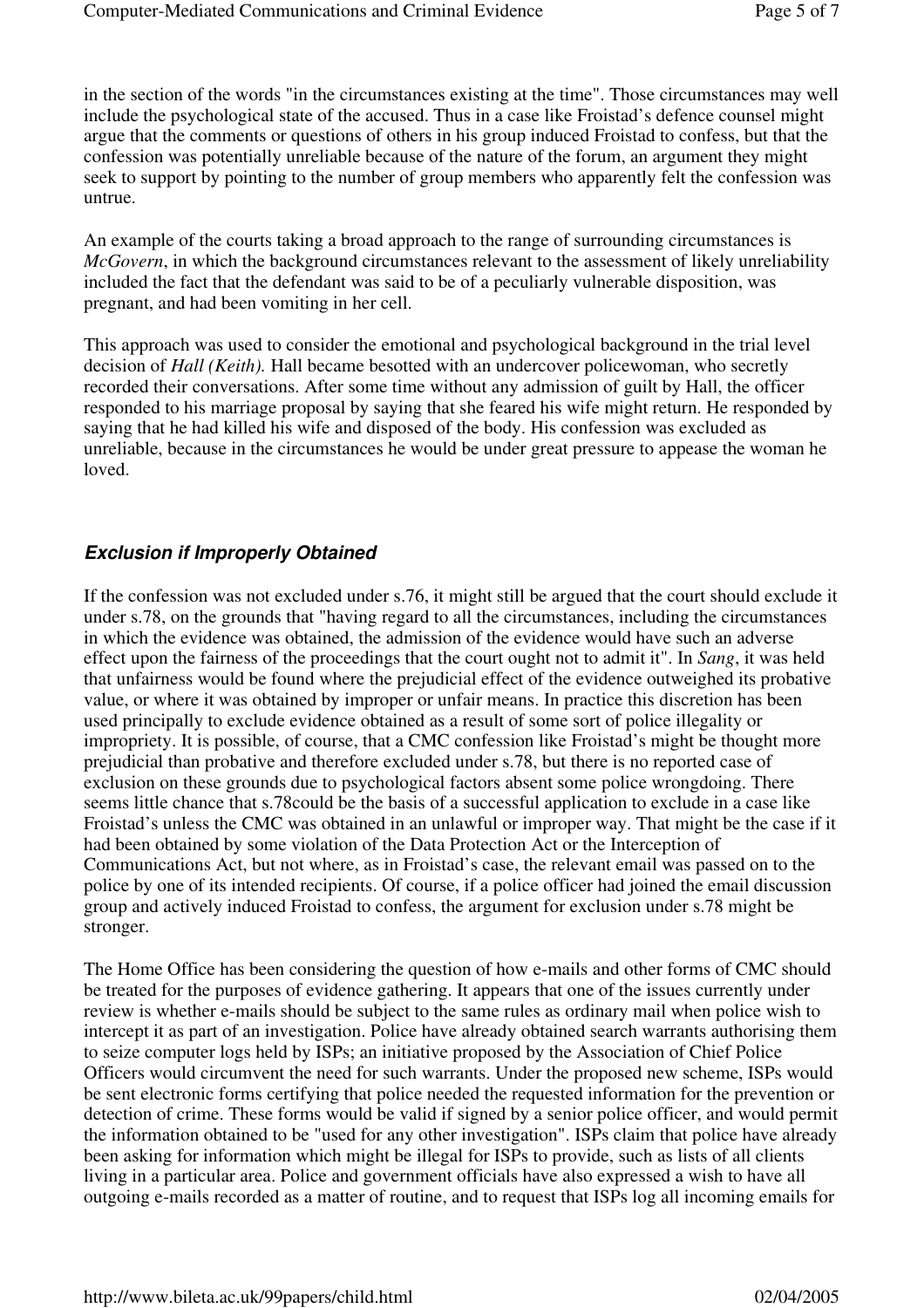selected individuals. It appears that the legality of such searches under present law is questionable at best. They are likely to be outlawed by the new EU Directive on communications privacy, until such time as regulations are in place to control such access.

## **Expert Evidence**

Some researchers of human behaviour in CMC might suggest that Froistad was communicating in a forum whose psychological dimensions were not within the understanding of the ordinary juror and that expert opinion evidence on this matter would assist the court. In English law expert evidence is not admissible to explain aspects of human nature and behaviour within the bounds of normality. The psychological aspects of CMC, even if accepted, are highly unlikely to satisfy the requirement of abnormality and therefore expert evidence as to weight to be accorded Internet communications would be inadmissible. Suitably qualified experts have a clearer role to play in relation to the authentication and provenance of computer-derived evidence and the reliability of any computers involved. The complex techniques involved in the seizure, recovery and storage of computer evidence mean that these are matters outside the knowledge and experience of the ordinary juror and would therefore satisfy the rule in *Turner*.

If a confession like Froistad's were admitted in evidence, it would still be open to the defence counsel to argue that it should be given little or no weight due to the psychological peculiarities of CMC. In order to do so they might rely upon the testimony of the accused himself to explain his reasons for making the statement.

#### **Documentary Hearsay**

One exception to the hearsay rule is that contained in ss.23 of the Criminal Justice Act 1988. This allows documentary hearsay to be admitted in certain limited circumstances. Section 23 permits the admission of first-hand documentary hearsay subject to two conditions. The first is that the maker of the statement is unable to attend the trial for one of a number of reasons (including death or unfitness to attend due to a physical or mental condition). Unavailability might be satisfied where the maker of the statement is overseas (say, the sender of an email message) and cannot be persuaded to travel to the UK for the trial. The second condition is that leave of the court is required where the document was prepared for the purposes of criminal proceedings or a criminal investigation.

#### **Computer –Produced Documents**

If the documentary hearsay is in the form of a computer-produced document, certain additional requirements must be satisfied before it can be admitted. Section 69 of the Police and Criminal Evidence Act 1984 provides that such statements are not admissible unless it is shown that:

- there are no reasonable grounds for believing that the statement is inaccurate because of improper use of the computer;
- at all material times the computer was operating properly, or if not, that any respect in which it was not operating properly or was out of operation was not such as to affect the production of the document or the accuracy of its contents; and
- any relevant conditions specified in [rules of the court] are satisfied.

This provision is based upon a model of computer-produced evidence that assumes the computer in